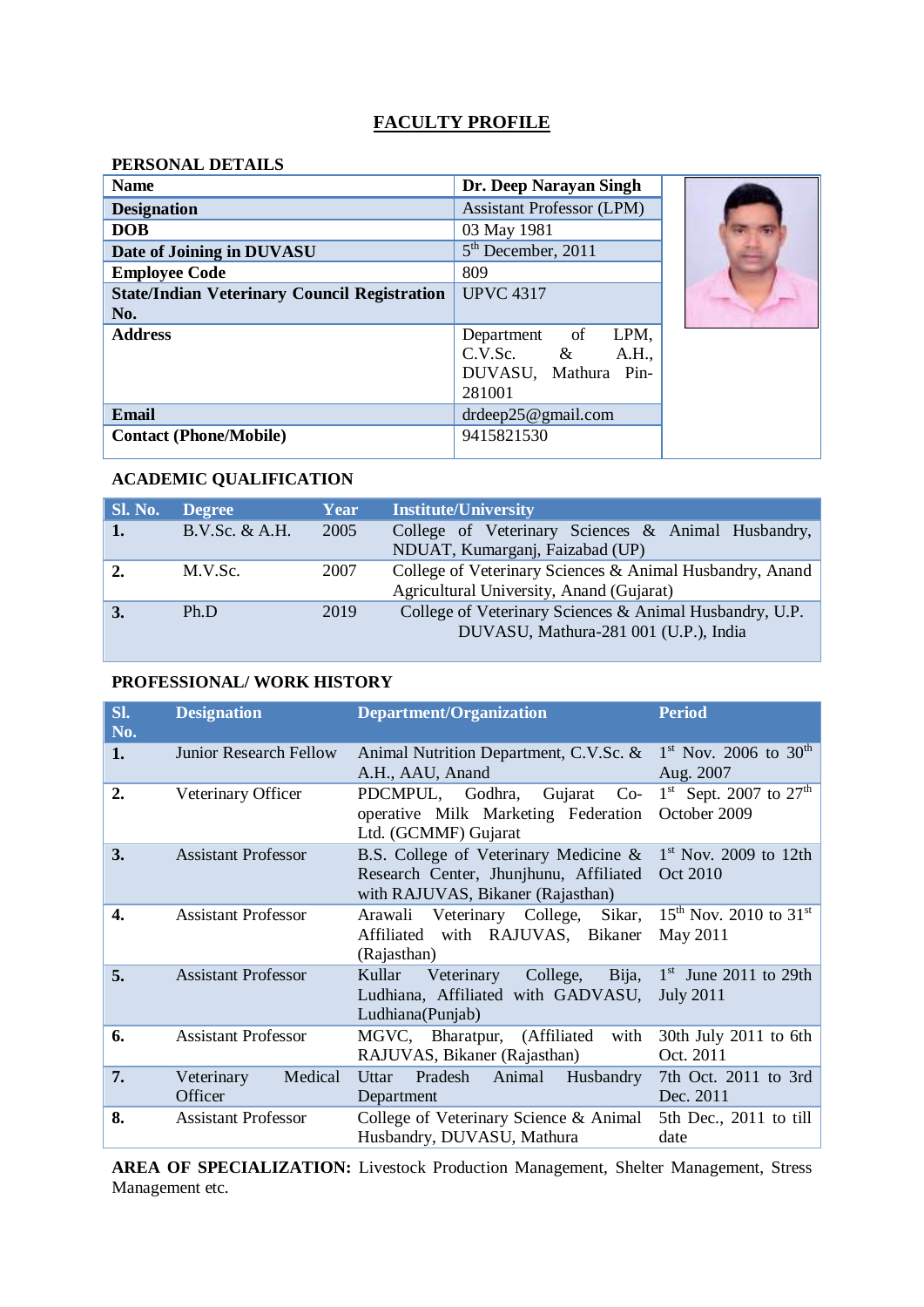# **PUBLICATION (No. Only)**

| <b>Books</b>                                          | 01 |
|-------------------------------------------------------|----|
| <b>Book Chapters</b>                                  | 08 |
| <b>Research Articles</b>                              | 24 |
| <b>Review Articles</b>                                | 10 |
| <b>Technical Articles/Popular Articles</b>            | 64 |
| Lead papers/ Papers Presented in Conference, Seminar, | 44 |
| <b>Symposia</b>                                       |    |
| <b>Manuals</b>                                        | 18 |
| <b>Booklets</b>                                       | 02 |
| <b>Folder</b>                                         | 02 |
| <b>Leaflets</b>                                       | 18 |
| <b>Training Manuals</b>                               | 12 |

#### **ASSOCIATED WITH PROJECTS (No. Only)**

| <b>Externally Funded</b> | <b>University Funded</b> |
|--------------------------|--------------------------|
|                          |                          |

#### **NO. OF TRAININGS/WINTER/SUMMER SCHOOLS ATTENDED**

| <b>National</b> | <b>International</b> |
|-----------------|----------------------|
| U0              | $\blacksquare$       |

## **PROFESSIONAL AFFILIATIONS AND MEMBERSHIP**

| <b>Sl. No.</b>   | <b>Society</b>                                                                      | <b>Duration</b> |
|------------------|-------------------------------------------------------------------------------------|-----------------|
| 1.               | Indian Society of Animal Production and Management Life member<br>(ISAPM)           |                 |
| $\overline{2}$ . | Indian Society of Sheep and Goat Production and Life member<br>Utilization (ISSGPU) |                 |
| 3.               | Uttar Pradesh Veterinary Council, Lucknow                                           |                 |
| 4.               | Indian Poultry Science Association (IPSA)                                           | Life member     |
| 5.               | Life member Indian Science Congress (ISC)                                           | Life member     |
| 6.               | Royal Association For Science-led Socio-cultural<br>Advancement (RASSA)             | Life member     |

### **NO. OF CONFERENCES/SYMPOSIUM/WORKSHOPS ETC. ATTENDED**

| <b>Sl. No.</b> | <b>National</b> | <b>International</b> |
|----------------|-----------------|----------------------|
|                |                 | $U\angle$            |

### **AWARDS/FELLOWSHIPS**

|    | <b>Sl. No.</b> Awards/Fellowships                                                                                                  | Year |
|----|------------------------------------------------------------------------------------------------------------------------------------|------|
|    | <b>Best Poster Presentation Award in ISAPM</b>                                                                                     | 2014 |
| 2. | Teacher Innovation award for sustainable efforts towards<br>promoting joyful and experiential teaching by Sri<br>Aurobindo Society | 2019 |
| 3. | Best Poster award in XXXVI Annual IPSA conference                                                                                  | 2019 |
| 4. | Young Scientist Award by ISAO 2020 International                                                                                   | 2020 |